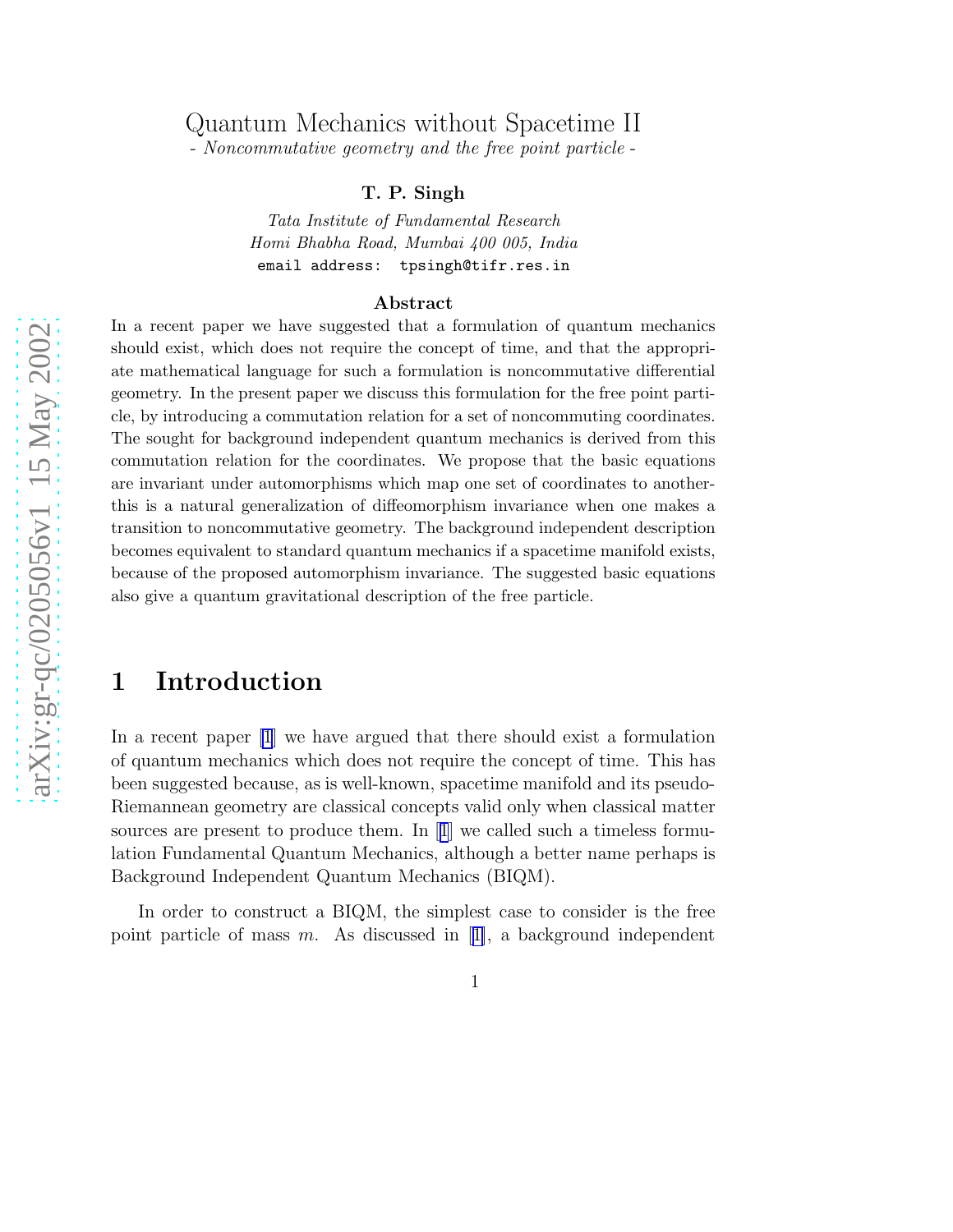description of the quantum free particle must include also a description of the gravitational field of the particle. Such a description is hence naturally a quantum gravity theory for the free particle. In the limit that the particle's mass  $m$  is much larger than Planck mass  $m_p$ , the theory reduces to classical general relativity on a spacetime manifold, and the classical equation of motion for the particle. On the other hand, in the limit  $m \ll m_p$  the gravitational effects of the particle can be neglected and the theory reduces to the above-mentioned BIQM.

We have proposed in[[1\]](#page-7-0) that the appropriate language for describing the free particle in quantum gravity is noncommutative differential geometry. In the present paper we sketch the basic equations for the free particle, by introducing a set of structure functions for the noncommuting coordinates of the particle. It is also suggested that the BIQM, as well as the gravitational effects of the particle, are to be derived from these structure functions. We also propose that the symmetry of this theory is invariance under automorphisms which map one set of coordinates to another. In particular, BIQM can be transformed to standard quantum mechanics if there exists classical matter in the Universe which gives rise to a classical spacetime manifold.

Our construction is highly non-rigorous, in so far as a precise application of noncommutative geometry to the physical problem at hand is concerned. However, the physical picture presented here appears to be on the right track, and we hope to make the mathematical development more concrete in a forthcoming investigation.

The idea that there should exist a time-independent formulation of quantum mechanics is not new. Previous studies include the work of Hartle [[2\]](#page-7-0) on the sum-over-histories generalization of quantum mechanics, the work of Rovelli and collaborators on developing a quantum mechanics without time [[3](#page-7-0)],[[4\]](#page-7-0), and the work of Kanatchikov [\[5\]](#page-7-0). The discussion given in the present series of papers is probably the first attempt to use noncommutative geometry for constructing a spacetimeless quantum mechanics. A recent paper by Corichi et al. [\[6](#page-7-0)] is quite similar, in spirit, to the motivation and the approach of the present paper towards a quantum theory of gravity. In the context of string theory, a dynamical generation of spacetime in the weak coupling limit of a matrix model has been proposed in [\[7](#page-7-0)].

### 2 The case of the free point particle

Consider the case that there is only one particle in the Universe, and that its mass is so small compared to Planck mass that it is not possible to talk of a background spacetime manifold. In order to describe the quantum mechan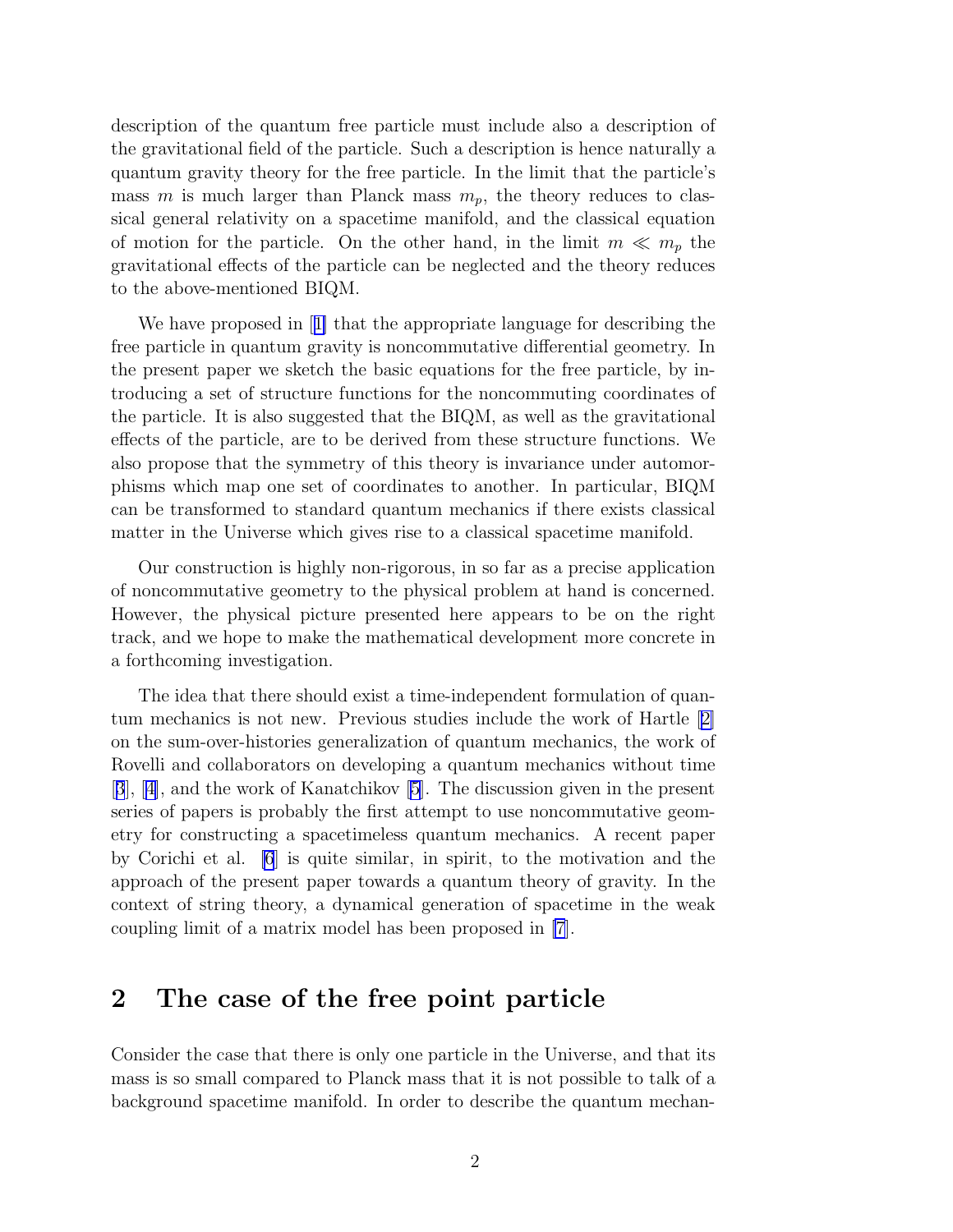<span id="page-2-0"></span>ics and gravity of this point particle, we introduce a set of noncommuting coordinates  $x^i$  satisfying the commutation relations

$$
[x^i, x^j] = iA_k^{ij}x^k \tag{1}
$$

where the  $A_k^{ij}$  $\frac{y}{k}$  are constant structure functions. From these relations one deduces a noncommutative differential calculus

$$
[x^i, dx^j] = i B_k^{ij} dx^k
$$
 (2)

where

$$
A_k^{ij} = B_k^{ij} - B_k^{ji}.\tag{3}
$$

Next, we introduce a connection and a corresponding covariant derivative  $\nabla^i$  satisfying the relation

$$
[\nabla^i, \nabla^j] V^k = C_l^{ijk} V^l. \tag{4}
$$

Equations (1-4), along with an equation of 'motion' (to be discussed in the next Section) describe the Background Independent Quantum Gravity for the free particle. The unknown functions  $A_k^{ij}$  $_k^{ij}$  and  $C_l^{ijk}$  $l_l^{ijk}$  are to be determined by the mass of the particle, in the spirit of general relativity. In the limit  $m \gg m_p$  these equations should reduce to classical general relativity on the spacetime manifold with coordinates  $x^i$ , where the noncommutativity of the coordinates becomes negligible. In the limit  $m \ll m_p$  they reduce to the Background Independent Quantum Mechanics (BIQM), where the gravitational field of the particle can be ignored. It then has to be shown that BIQM is equivalent to standard quantum mechanics whenever a background spacetime is available.

We propose to determine the connection by suggesting a physical relation between the functions  $C_l^{ijk}$  $l_l^{ijk}$  and the structure functions  $A_k^{ij}$  $_k^{ij}$  in Eqn.(1), as follows. In the limit that the mass of the particle is much larger than Planck mass,  $C_l^{ijk}$  $l_l^{ijk}$  should become the Riemann curvature tensor,  $R_l^{ijk}$  $l^{ijk}_{l}$ , which according to Einstein equations has a typical component

$$
R_l^{ijk} \sim \frac{Gm}{R^3 c^2} \sim \frac{R_S}{R^3} \sim \frac{L_p}{R^3} \left(\frac{m}{m_p}\right). \tag{5}
$$

The structure functions  $A_k^{ij}$  have the dimension of length and we propose that in this large mass limit a typical component A of  $A_k^{ij}$  $\binom{ij}{k}$  is related to a typical component C of  $C_l^{ijk}$  $l^{ijk}$  as

$$
A \sim \frac{L_p^2}{R^3} \frac{1}{C} \sim L_p \left(\frac{m_p}{m}\right) \sim \frac{\hbar}{mc}.
$$
 (6)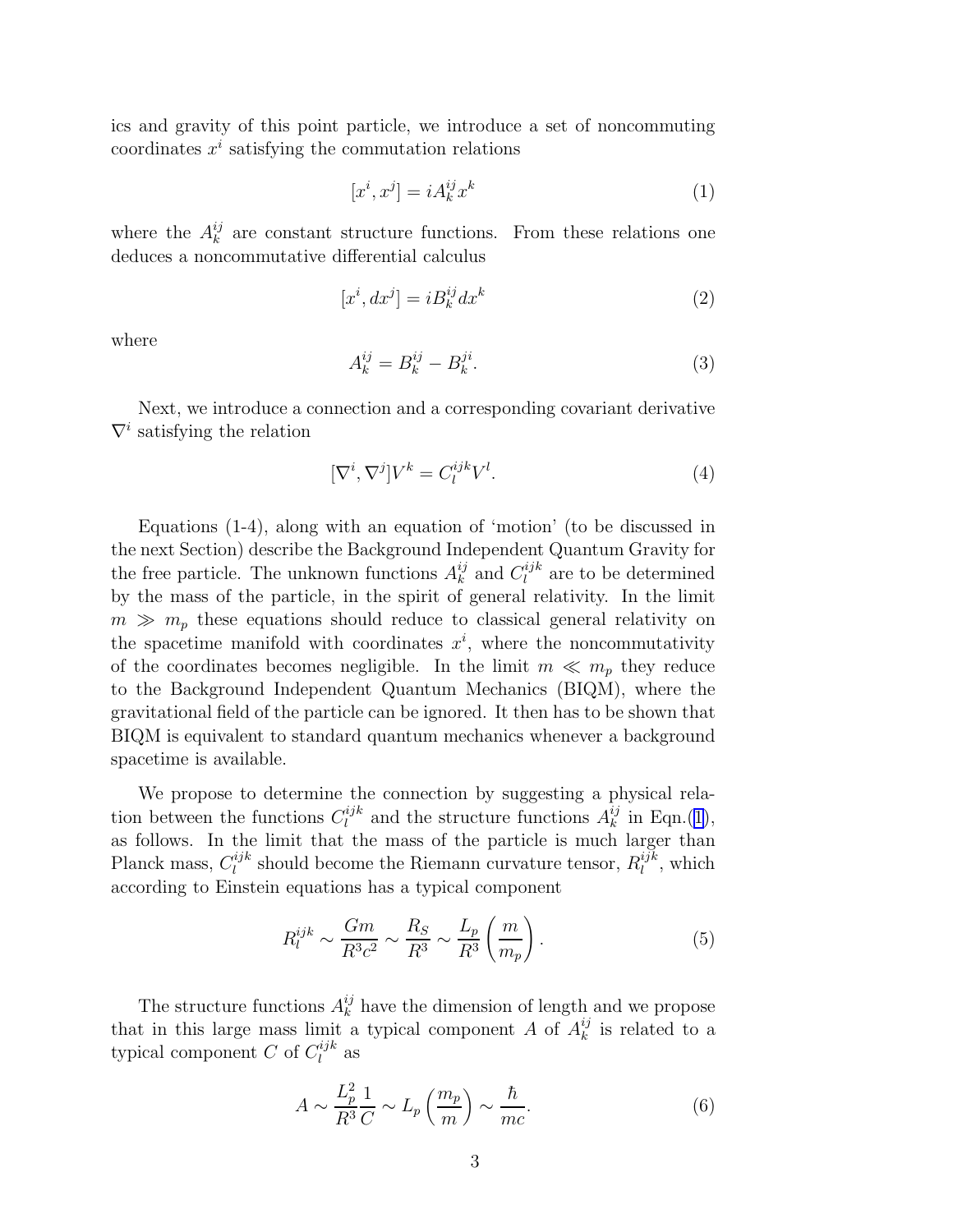Our proposal to relate the  $A$ 's to the C's is at this stage ad hoc but it is interesting nonetheless that a typical component for A can be made to come out as the Compton wavelength of the particle. Such a relation between the A's and the C's could also be expected on the basis of the striking duality in the definitions of the Schwarzschild radius  $R<sub>S</sub>$  and the Compton wavelength  $\lambda_c$  of the particle:  $R_S \sim L_p(m/m_p)$  and  $\lambda_c \sim L_p(m_p/m)$ .

Ifwe take ([3\)](#page-2-0) to mean that a typical component B of  $B_k^{ij}$  $\binom{ij}{k}$  is also of the order $\hbar/mc$  then ([2\)](#page-2-0) may be written as

$$
[x^i, m \ dx^j] \sim i\frac{\hbar}{c} I_k^{ij} dx^k \tag{7}
$$

where the  $I_k^{ij}$  $\frac{u}{k}$  are dimensionless quantities of order unity. This equation should be regarded as the spacetimeless equivalent of the standard commutation relation  $[q, p] = i\hbar$ . As a naive example, a 'division' by  $dx^0/c = dt$ might allow the left hand side to be thought of as a generalisation of  $[q, p]$  in the noncommutative context, and the right hand side as a correction to  $i\hbar$ . In particular, it is possible that for  $i = j$  we get exactly

$$
[x,p] = i\hbar \tag{8}
$$

in the spacetimeless picture provided by the noncommuting coordinates  $x^i$ .

Since this choice for the  $A$ 's gives the expected structure for the free particle's quantum mechanics, we assume that such a choice holds also in the small mass limit  $m \ll m_p$ . The chosen A's then determine the connection and the functions  $C_l^{ijk}$  via a relation similar to Eqn. (6). Of course, it is not meaningful in the small mass case to talk of a physical distance  $R$ ; instead it may be reasonable that R gets replaced by  $L_p$  in this limit.

A more systematic way of determining the A's would be to write the r.h.s. of  $(1)$  as

$$
\theta^{\mu\nu} = A^{\mu\nu}_\eta x^\eta. \tag{9}
$$

 $\theta^{\mu\nu}$  should then be determined by m, via a new field equation, such that in the large mass limit  $m \gg m_p$ , a typical component  $\theta$  grows linearly with distance as R. This could then imply the constancy of A. In terms of  $\theta$ , Eqn.([6](#page-2-0)) can be written more suggestively, as

$$
\frac{R}{L_p}\theta \sim \left(\frac{R}{L_p}C\right)^{-1}.\tag{10}
$$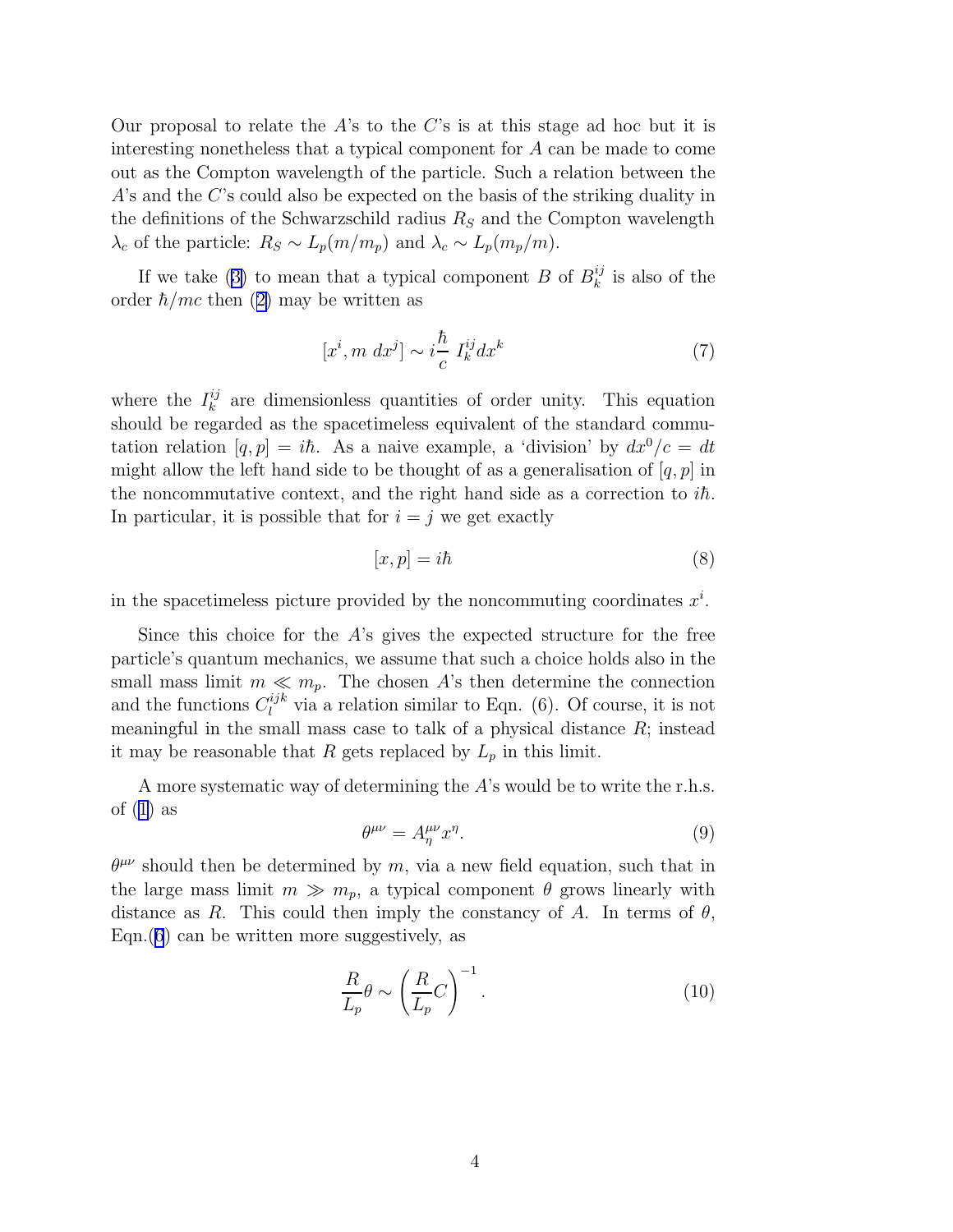# 3 Relation with standard quantum mechanics

We next address the important question of relating this 'Background Independent Quantum Mechanics' to the standard quantum mechanics. As noted above, standard quantum mechanics should emerge when classical matter is also present to endow the Universe with a classical spacetime manifold structure. Consider, for the sake of simplifying the discussion, that there is only one other particle, having a mass  $m_2 \gg m_p$ . The basic coordinates  $x_2^i$  associated with this particle are very nearly commuting, and they provide the classical spacetime manifold with respect to which the standard quantum mechanics of our basic particle  $m$  is written.

The transformation from the noncommuting coordinates of  $m$  to the commuting coordinates of  $m_2$  is via an automorphism, which is a natural generalization of diffeomorphisms when one makes a transition to noncommutative differential geometry. We propose that the basic equations (1-4) introduced above are invariant under automorphisms - they retain their form even when we use the spacetime coordinates of  $m_2$  to describe the motion of particle m. It is in this sense that the BIQM is related to standard quantum mechanics. We can describe quantum mechanics of  $m$  either by using the noncommuting coordinates of  $m$ , or the very nearly commuting coordinates of  $m_2$ . The former approach gives BIQM, and the latter gives the more familiar description on a spacetime background. Of course BIQM is more fundamental, not having to depend on an external classical system. Furthermore, the description in terms of noncommuting coordinates also incorporates the quantized gravitational field of m.

One could give another reason for introducing invariance under automorphisms. If one considers enlarging the symmetry group of general relativity (i.e. general coordinate transformations or diffeomorphisms), the next step could be to demand that these coordinates themselves be quantummechanical and noncommuting. The invariance under diffeomorphisms is then replaced by invariance under automorphisms. However, the rule of noncommutation for the coordinates cannot be borrowed from or determined by standard quantum mechanics, as the latter already assumes a classical spacetime background. Instead, the noncommutation rule for coordinates has to be written ab initio, as for instance proposed above in Eqn.  $(1)$ , and standard quantum mechanics is to be derived as a consequence. The requirement that the theory be invariant under automorphisms also appears to open up a powerful avenue for unification of gravity with other interactions, as discussed by Connes (see next Section).

An important difference between our proposal and earlier studies of non-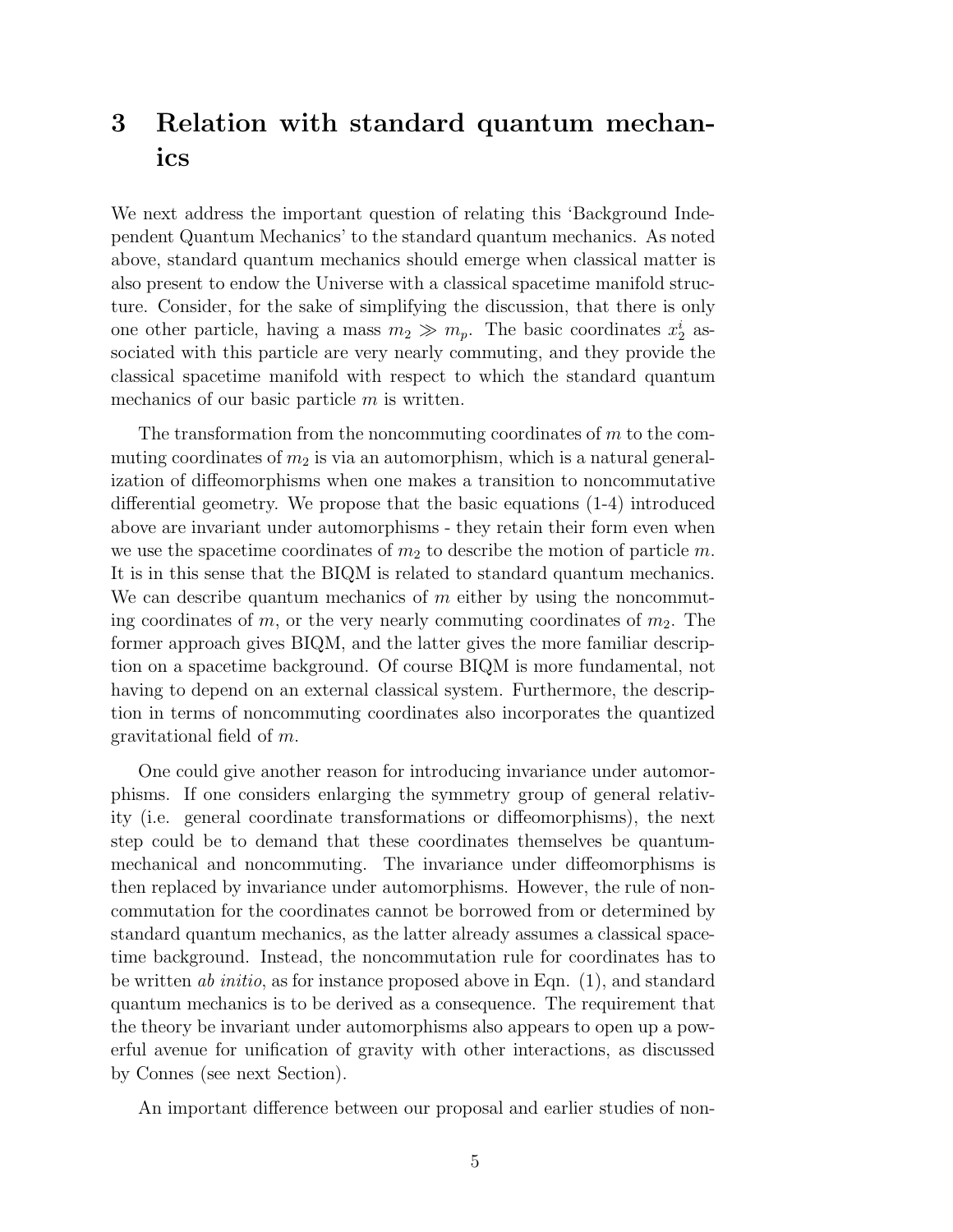commutative spacetimes is that previous studies suggest that spacetime becomes noncommutative at a sufficiently small length like Planck scale. What we are proposing, motivated by our search for a spacetimeless description of quantum mechanics, is that there is a set of noncommuting coordinates associated with every quantum mechanical particle, and this is a priori independent of Planck length scale physics.

## 4 Discussion

In standard quantum mechanics, the physical state of the system can be thought of as the noncommutative analog of a derivation (vector field) in phase space. Taking this as a clue we suggest that in the BIQM proposed in this paper, the state of the free particle is a derivation in the space of the noncommuting coordinates. In the large mass commutative limit, this state becomes a classical spacetime trajectory (since one of the coordinates becomes time).

Next, one has to address the question of the equation of 'motion' satisfied by the physical state. One could not really call it an equation of motion, since there is no evolution in the usual sense. Rather, it is more like a field equation satisfied by the physical state, which becomes equivalent to the standard quantum mechanical equation of motion when one transforms, via an automorphism, to the spacetime coordinates made available by classical matter.

Our proposal for such a field equation is strongly motivated by the definition of distance given by Connes [\[8](#page-7-0)] for a noncommutative geometry. According to Connes, the infinitesimal distance ds between two neighbouring states is the inverse of the Dirac operator  $D$  (i.e. it is the fermion propagator  $D^{-1}$ ):

$$
ds = D^{-1} \tag{11}
$$

This suggests that the equation of 'motion' for the free particle in BIQM should be the Dirac equation in the noncommuting coordinates given by [\(1](#page-2-0)). This is also suggested by the requirement of invariance under automorphisms: if on a standard spacetime background the equation of motion is the Dirac equation, then the equation of motion in the noncommutative case should be obtained by replacing the commuting coordinates by noncommuting ones. The spirit here is similar to the situation when one goes to a curved space equation from a flat space equation: replace ordinary derivatives by covariant derivatives.

The equation of motion in noncommuting coordinates may have new fea-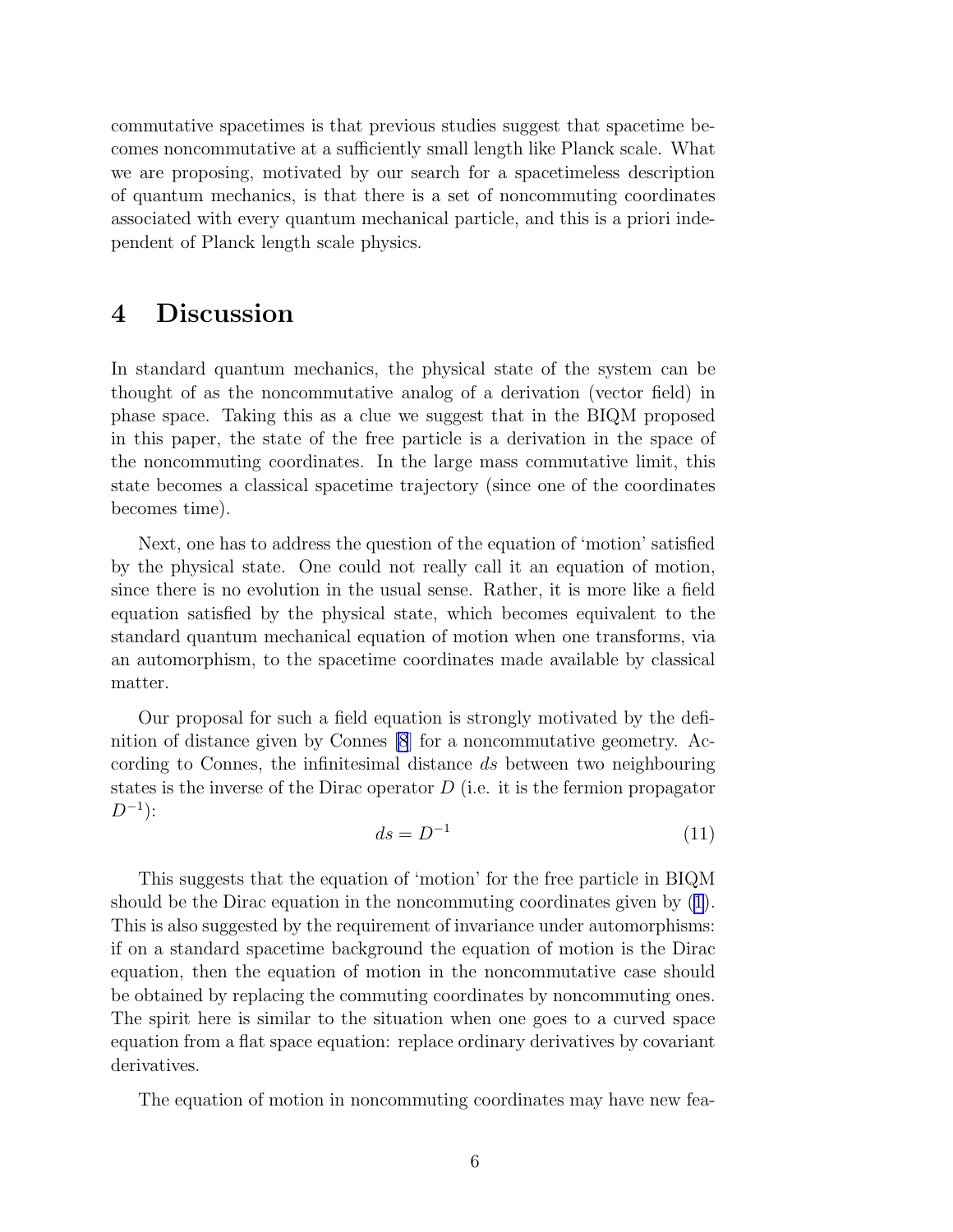tures not observed in the commuting case, including perhaps mass quantization. We hope to investigate these issues in the near future. In view of Connes' definition of distance it could also be conjectured that quantum mechanical evolution, as given say by the usual path integral propagator, represents 'geodesic' motion in the underlying noncommutative geometry given by Eqn. [\(1](#page-2-0)).

We close with three general remarks. Firstly, in previously considered applications of noncommutative differential geometry to gravitational physics, one assumes that classical spacetime becomes noncommuting at the Planck scale. This leaves open the (yet unresolved) issue of quantizing this noncommutative spacetime. The picture we have presented here is very different for us, the noncommutative spacetime is intrinsically quantum mechanical. This helps develop a purely geometric description of quantum mechanics; we do not quantize a classical system, but the system given by Eqns. (1-4) is quantum mechanical to begin with. This echoes a view that emerges from Mtheory - the known dualities between classical string theories and quantum ones suggest that our quantum theories should be quantum to start with. Also, the 'UV-IR' connection between Eqn.  $(1)$  and Eqn.  $(4)$  might be of some use in understanding the holographic principle.

Secondly, the work of Connes and collaborators provides a very suggestive path to unification. As discussed by Connes [\[8](#page-7-0)], the symmetry group of the Einstein lagrangian plus the standard model Lagrangian is the semi-direct product of the diffeomorphism group and the group of gauge transformations. This symmetry group cannot be the diffeomorphism group of some new space. However, if one allows the space to be noncommutative, there is a noncommutative algebra whose group of internal automorphisms corresponds to gauge transformations, and the quotient of automorphisms with respect to the internal automorphisms corresponds to diffeomorphisms. An open issue has been that of quantization. If, though, one were to invoke the 'intrinsically quantum mechanical' algebra of coordinates as for instance given by Eqn. (1), there appears to be a possibility of developing a quantized unification along the lines proposed by Connes and collaborators.

Lastly, we quote an observation of Connes [\[8](#page-7-0)]:

"Noncommutative measure spaces evolve with time. In other words there is a 'god-given' one parameter group of automorphisms of the algebra M of measurable coordinates. It is given by the group homomorphism

$$
\delta : \Re \to \text{Out(M)} = \text{Aut(M)/Int(M)} \tag{12}
$$

from the additive group  $\Re$  to the group of automorphism classes of M modulo inner automorphisms."

In the context of the algebra of coordinates proposed in the present paper,